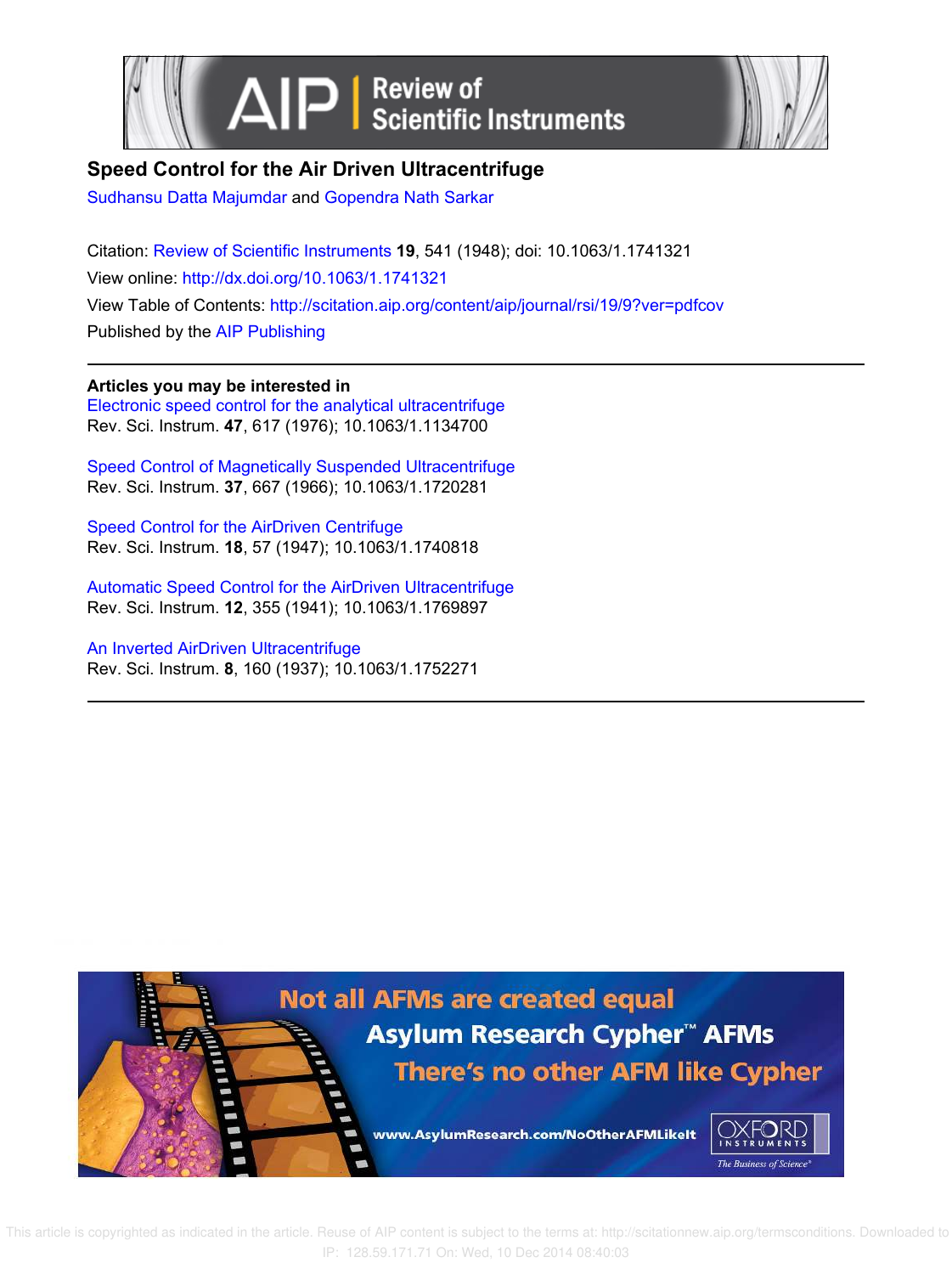# **THE REVIEW OF SCIENTIFIC INSTRUMENTS**

*VOLUME* 19, *NUMBER 9 SEPTEMBER, 1948* 

### **Speed Control for the Air Driven Ultracentrifuge**

SUDHANSU DATTA MAJUMDAR AND GOPENDRA NATH SARKAR *Palit Laboratory of Physics, University College of Science, Calcutta, India*  (Received April 1, 1948)

#### **INTRODUCTION**

 $\mathbf T$ HE method of speed control<sup>1-3</sup> described in this paper was developed in connection with our work on Svedberg's air driven ultracentrifuge. The necessity of control arises from the fact that by using pressure regulators alone it is impossible to keep the speed of rotation constant enough for any accurate experiments. In a typical experiment, air from a compressor passed in succession through two pressure regulators before impinging on the turbine of the centrifuge, and the pressure in the second regulator was so adjusted as to give a rotor speed of 1024 rev. per sec. It was found that the speed drifted a few rev. per sec. on either side. A rough application of the control, however, immediately brought the fluctuation of speed within 1/5th r.p.s. If due attention be paid to the details mentioned in the last section of the paper, it appears quite possible to keep the speed constant within 1/5Oth r.p.s. or a still narrower limit. Though in the usual sedimentation experiments it is not necessary to keep the speed constant within such a narrow limit, the method may be profitably used in other experiments where constancy of rotational speed is essential, for example, in the measurement of the velocity of light by the rotating mirror method.

#### SPEED MEASUREMENT

The method of speed control depends in principle on the method of speed measurement developed by one of us two years ago in this laboratory.4 A brief description of this method will be given here. A narrow horizontal slit 2 (see Fig. 1) is placed at a distance of about 2 cm from the incandescent pole of a carbon arc carrying a current of about 8 amp. A magnified image of the slit is formed at a distance of about 2 meters from the slit 2 by a system of two condensing lenses 4 and 5. Two small plane mirrors 7 and 8 are clamped to the prongs of an electrically maintained tuning fork 6 with their reflecting surfaces facing each other. The fork is placed immediately after the two lenses, and the beam of light is multiply reflected from the two mirrors clamped to its prongs. By adjusting the inclination of the fork to the beam of light any desired number of reflections can be taken. If there are *r* reflections, then the amplitude of vibration of the image of the slit 2 is magnified  $r$  times. A much wider horizontal slit 10 is then placed so as to coincide with the image of slit 2. When the fork vibrates, the second slit allows light to pass through it only intermittently with a frequency double that of the fork which was 256 in the experiment performed. A condensing lens 11 of large aperture and about half a meter focal length is placed

 This article is copyrighted as indicated in the article. Reuse of AIP content is subject to the terms at: http://scitationnew.aip.org/termsconditions. Downloaded to IP: 128.59.171.71 On: Wed, 10 Dec 2014 08:40:03

<sup>&</sup>lt;sup>1</sup> H. Kahler, Rev. Sci. Inst. 9, 257 (1938).<br><sup>2</sup> J. W. Beams, F. W. Linke, and P. Sommer, Rev. Sci. Inst. 18, 57 (1947).

<sup>3</sup>T. Davis, Rev. Sci. lnst. 7, 96 (1936).

<sup>4</sup>S. D. Majumdar, Ind. J. Phys. 19, 153 (1945).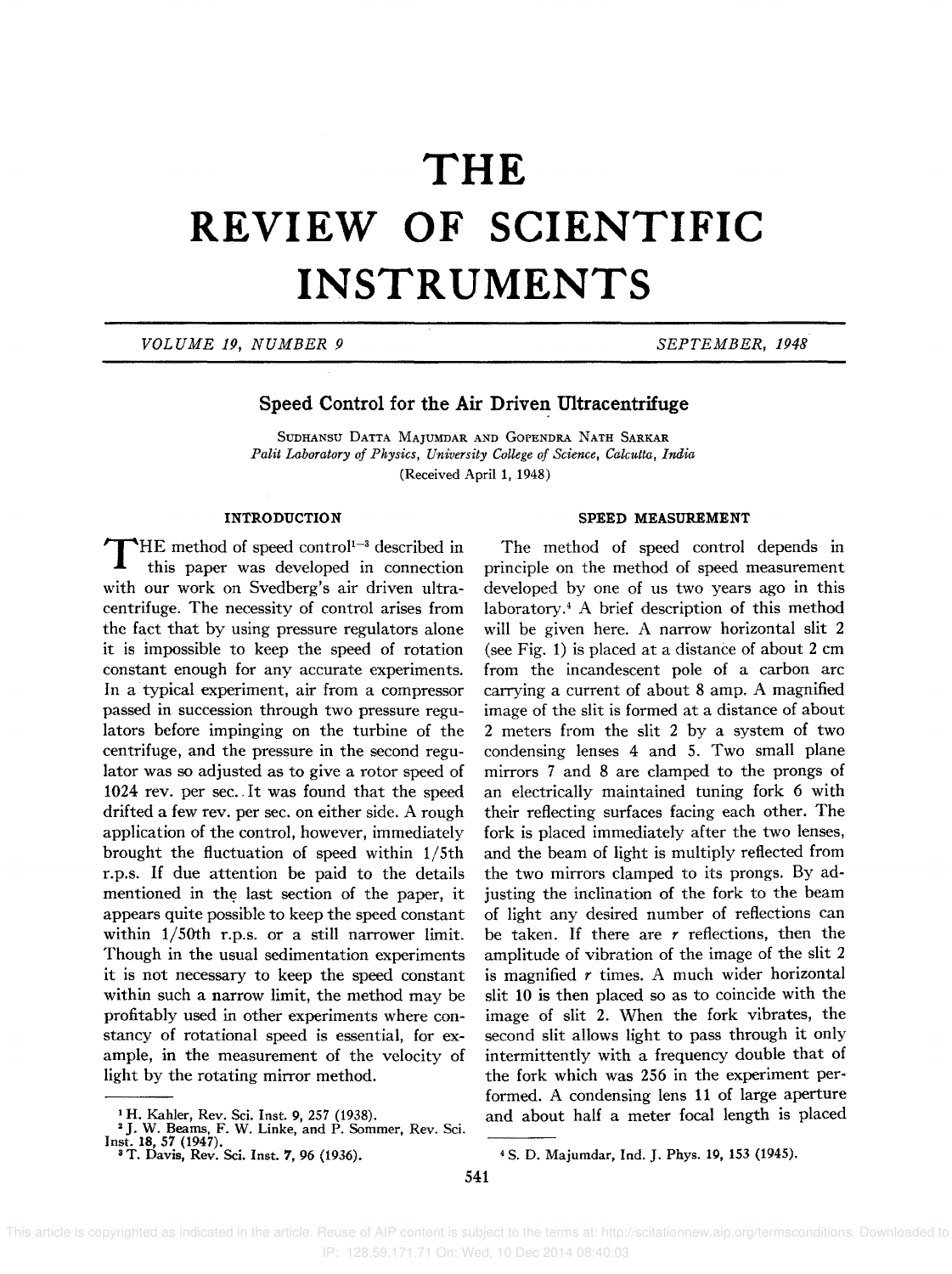

FIG. 1. 1—carbon arc; 2—narrow horizontal slit; 3, 9, 13—cylindrical lenses; 4, 5, 11, L<sub>1</sub>, L<sub>0</sub>, L<sub>2</sub>—spherical condensing lenses; 6—electrically maintained tuning fork; 7, 8, 12, M<sub>1</sub>, M<sub>0</sub>, M<sub>2</sub>—plane mirrors; 10—wider horizontal slit; 14—tilted mirror; 15—circle on which spots appear;  $P_1$ ,  $P_0$ ,  $P_2$ -photo-cells.

immediately after the slit 10, and the beam of light coming through it is bent downwards by a plane mirror 12 and reflected from a tilted plane mirror 14 (with its normal inclined at about 10° to the axis of rotation) fixed to the top of the turbine of the centrifuge. When the centrifuge is not rotating, a reduced image of the slit 2 is formed on a screen after reflection from the tilted mirror. A cylindrical condensing lens 13 of large focal length placed immediately before the tilted mirror with its axis perpendicular to the slit 10 contracts this image into a small spot of light. If the fork and the centrifuge are now both set in motion a circle 15 of bright spots will be formed on the screen. If the speed be  $p/q$  times 512 then *q* spots will be formed\* and there will be only one spot if the speed be any integral multiple of 512. The spot of light thus obtained is extremely sensitive to any slight change of speed. If the speed deviates slightly from an exact multiple of 512 the spot will begin to move slowly in the clockwise or the anticlockwise direction, depending on whether the speed is increasing or decreasing.

#### INCREASING THE INTENSITY OF LIGHT

The central idea of the controlling device is to prevent both the clockwise and the anticlockwise motion of the spot. Before proceeding to describe this method we shall lay stress on certain points which are essential for the success of the experiment. Since the intensity of light is a factor of great importance, two cylindrical condensing lenses 3 and 9 were used to make full use of the fan-shaped beam of light coming through the slit 2. The first lens 3 (with a short focal length and large aperture) was placed between the slit 2 and the spherical lens 4 with its axis vertical so as to concentrate all the light coming through the slit on the mirrors attached to the fork. The second lens (with a large focal length and large aperture) was placed after the fork with its axis vertical so as to concentrate all the light on the slit 10. At high speeds the shortening of the duration of flashes by multiple reflections at the mirrors attached to the fork becomes indispensable. This leads to a considerable diminution of the intensity of light owing to absorption at the silvered surfaces and the increased amplitude of vibration of the image of the slit 2. The silvering of all the mirrors should therefore be as perfect as possible. Finally, the spherical lenses 4, 5 and the cylindrical lenses 3, 9 should be free from aberration in order that a sharp well defined image of the slit 2 may be

<sup>\*</sup> To obtain the numerator of the ratio  $p/q$  the slit 10 is slowly moved away from the zero position of vibration of<br>the image of the slit 2. Each spot then splits up into two which again coincide. The displacement of the slit 10 from the zero position necessary to get this coincidence is measured, and from this the numerator  $p$  is calculated with the help' of a formula given in the previous paper (see reference 1).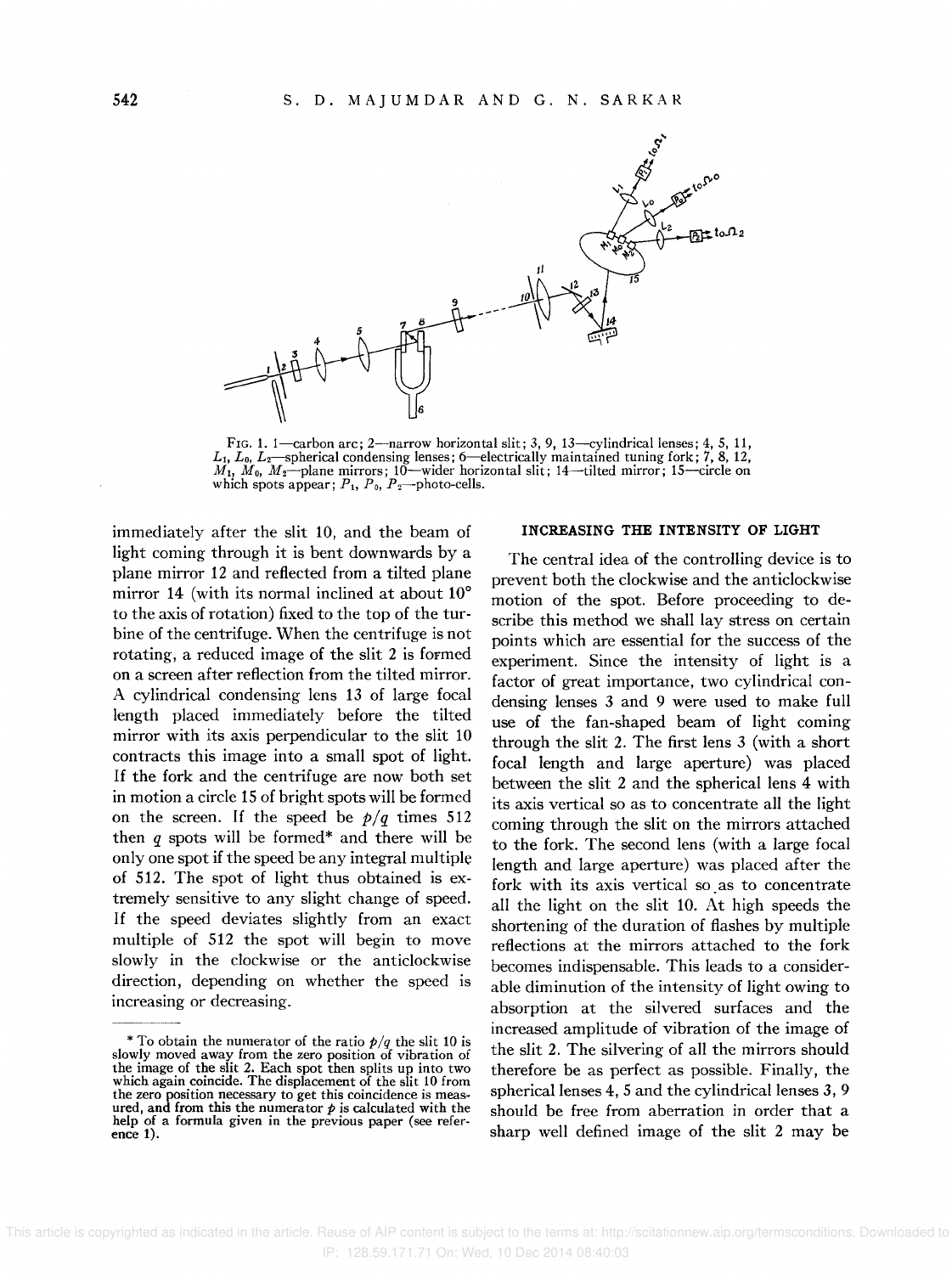formed on the slit 10. The other lenses used in the experiment need not be accurate.

#### SPEED CONTROL

In the first experiment the pressure regulators were adjusted to give a rotor speed of 1024 r.p.s. The frequency of the fork was 256 and only one spot of light was formed on the screen which moved slowly in a circle 15 of about 6 in. in diameter. Three small mirrors  $M_1$ ,  $M_0$ ,  $M_2$  were then placed as close to one another as possible to cover a portion of the circle 15 in which the spot moved. When the spot in its motion reached these mirrors light was reflected to fall on three corresponding photoelectric cells  $P_1$ ,  $P_0$ ,  $P_2$ through three condensing lenses  $L_1$ ,  $L_0$ ,  $L_2$ . The currents in the photo-cells were amplified and operated three sensitive relays  $R_1$ ,  $R_0$ ,  $R_2$ . Each relay was wound with very fine wire of a total resistance of about 2000 ohms. The operating current was 5 ma and the release current 3.5 ma.

The two amplifier circuits  $\Omega_1$  and  $\Omega_2$  were symmetrically interconnected as shown in Fig. 2. The coil of each relay was connected to the output of the final valve of the corresponding amplifier circuit. The H.T. voltage was supplied to  $\Omega_1$  and  $\Omega_2$  from the same battery. The connections to the negative terminal of the H.T. battery were not, however, given directly but through the movable contacts  $T_1$  and  $T_2$  of the relays  $R_1$ ,  $R_2$ . Both  $T_1$  and  $T_2$  were permanently connected to the negative terminal of the H.T. battery. The fixed contact  $A_1$  of  $R_1$  was connected

to the negative terminal of the L.T. battery of  $\Omega_2$ , and the fixed contact  $A_2$  of  $R_2$  was similarly connected to the negative terminal of the L.T. battery of  $\Omega_1$ . The plates of the final valves of  $\Omega_1$ and  $\Omega_2$  were connected, respectively, to the fixed contacts  $B_1$ ,  $B_2$  of the relays  $R_1$ ,  $R_2$  through a key  $(K_1, K_2)$  and a resistance of about 10,000 ohms.

With these arrangements when no current is passing through the relay coils  $T_1$  and  $T_2$  remain in contact with  $A_1$  and  $A_2$ , respectively. If light now falls on the photo-cell  $P_1$ , the relay  $R_1$  is excited, and as a result the contact  $A_1T_1$  is broken and the contact  $B_1T_1$  made. The current through the relay coil now finds an alternative path through the contact  $B_1T_1$  to the negative terminal of the H.T. battery, and so this contact is not broken even when light is cut off. If light now falls on the photo-cell  $P_2$ , it is easily seen that the amplifier circuit  $\Omega_2$  will not operate since the connection to the negative terminal of the H.T. battery is given through the contact  $A_1T_1$  which is broken. To operate the circuit  $\Omega_2$ the key  $K_1$  has got to be opened. Exactly the opposite thing will happen if light falls *first* on the photo-cell  $P_2$  and *then* on the photo-cell  $P_1$ .

The opening of the keys  $K_1$ ,  $K_2$  was done by the third photo-cell  $P_0$  with the amplifier circuit  $\Omega_0$  operating the relay  $R_0$  which simultaneously broke the two contacts  $K_1$ ,  $K_2$  when light fell on  $P_0$ . H.T. voltage was supplied to  $\Omega_0$  from a separate battery.

With these arrangements when the speed of



FIG. 2.